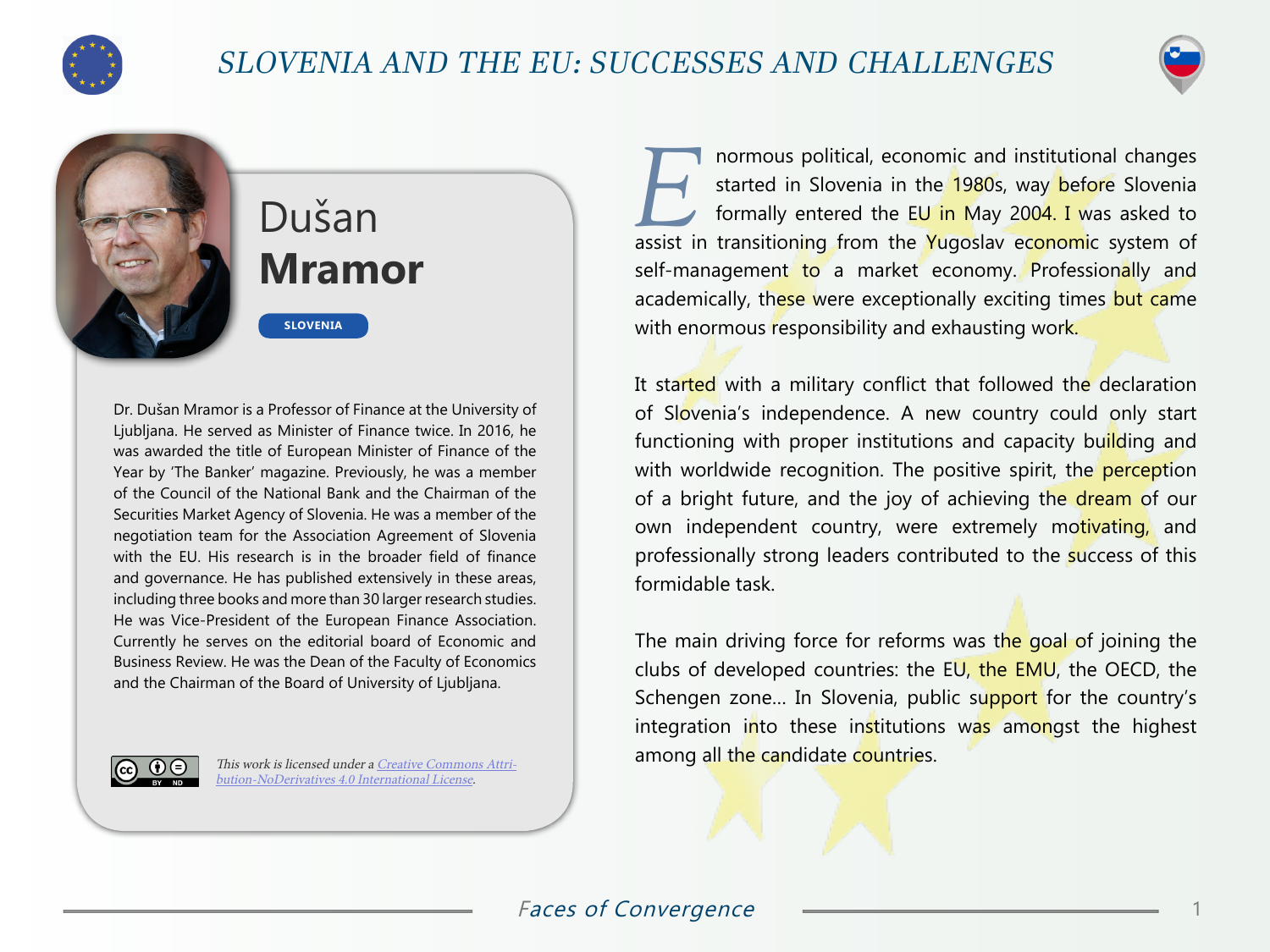



The fear of failing to complete formal integration in the first wave forced leaders to put the most skilled and experienced individuals to top positions. They not only led very prudent and growth-enhancing economic policies (monetary as well as fiscal) but also negotiated good terms in integration agreements (i.e. EU Association Agreement).

The transition and integration tasks were extremely demanding as there were no established good practices and the structure of the economy was very specific. Opinions on the best course of action differed greatly. The views expressed sometimes came from opposing angles, often reflecting vested interests. The most heated disagreements were on how to privatize and on whether to adopt a fixed or flexible exchange rate policy. I was heavily involved in these discussions, not only academically but also as coordinator of many consultancy projects for the government and as a member of strategic councils. I was also appointed to a number of executive positions, such as chairman of Slovenian SEC and as Minister of Finance.

### **First 15 years of transition (from 1989 to 2004)**

In the early 1990's there was a wide discussion on the sequencing priorities of the transition countries – first, structural changes and then macroeconomic stability or vice versa, a gradualist or

a 'big-bang' approach. Transition countries also set the goal of joining the EU and the EMU. To achieve this successfully, nominal and real convergence was necessary, which required additional complex (and difficult) economic decisions, including structural changes to mitigate new exogenous shocks, and additional economic policy constraints.

In Slovenia, gradualism was the main characteristic of this period. In the first phase, until 1995, the priority was macroeconomic stabilisation; structural adjustments prevailed in the second phase until 2000; and in the third 'landing phase' entering the EU and ERM2 in 2004.

By 1999, Slovenia achieved a considerable level of macroeconomic stability with stable economic growth and low unemployment. However, market structure distortions and a slowly deteriorating fiscal stance were major macroeconomic concerns. Additionally, EU accession commitments and the fixed horizon of convergence triggered changes in the macroeconomic environment. Capital controls had to be removed, VAT and excise duties introduced, and economic policy constraints increased. Policy goals were changed, targeting short-term, nominal Maastricht criteria. To prevent the potentially high macroeconomic costs of reduced real convergence, additional structural and macroeconomic policy changes were necessary in the landing phase.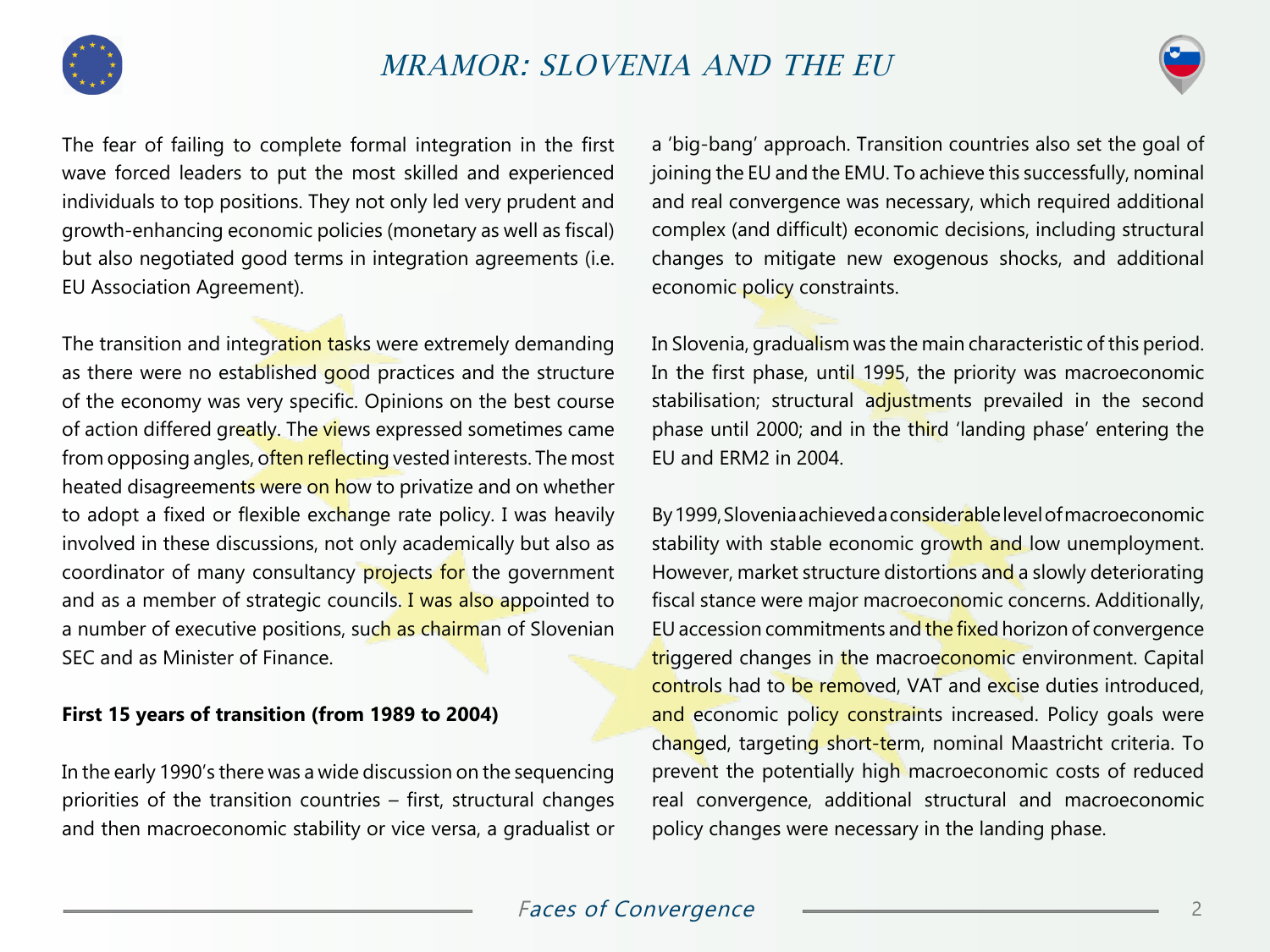



In this phase, I served my first term as Finance Minister. We used two strategic principles of economic policy: not allowing equilibrium in one main macroeconomic segment to be achieved by disequilibrium in other segments, and high coordination of monetary and fiscal policy.

Monetary policy focused on controlling domestic demand to curb prices of non-tradables. A flexible exchange rate policy allowed interest rate differences between the Slovenian currency, the Tolar, and foreign exchange-denominated financial claims, to be kept equal to the Tolar risk premium.

Fiscal policy was active in achieving fiscal convergence criteria and, in coordination with monetary policy, in supporting convergence of nominal long-term interest rates and inflation. Measures like de-indexation, lowering of inflation expectations, mitigating supply side price shocks, government debt restructuring, stricter control and restructuring of government spending, were implemented. The interplay of both policies enabled us to meet the Maastricht criteria with relatively high economic growth, low unemployment and external equilibrium.

A positive climate in society with demanding accession commitments on one side, and sound economic policy with deep structural changes on the other, lead to a fast nominal and

real conversion process. From 1995 to 2004, GDP per capita in PPP as a percentage of the EU28 average increased from 75% to 85% while maintaining the highest GDP per capita in PPP terms among transition countries.

#### **Second 15 years (from 2004 to 2019)**

Unfortunately, this next period recorded a standstill leading to the same 85% in 2017 as in 2004. Joining EMU greatly reduced the flexibility of economic policy and the European Union's illdesigned methodology for estimating the structural fiscal stance caused erroneous economic policies with enormous loss of GDP during the crisis.

Abandoning the stability paradigm when the economy was overheated after elections in 2004, lead to a pro-cyclical economic policy with anti-pension reforms, an increase in public sector wages (+17%), an intensive highway program, tax cuts ( equivalent to 2.5% GDP), and a switch from domestic to foreign public debt, etc. The European Commission's overly low estimate of the structural fiscal deficit did not give the badly needed warning and we entered the crisis in 2008 unprepared with a 164% increase in gross foreign debt since 2004, a huge structural fiscal deficit, and a substantial loss of competitiveness.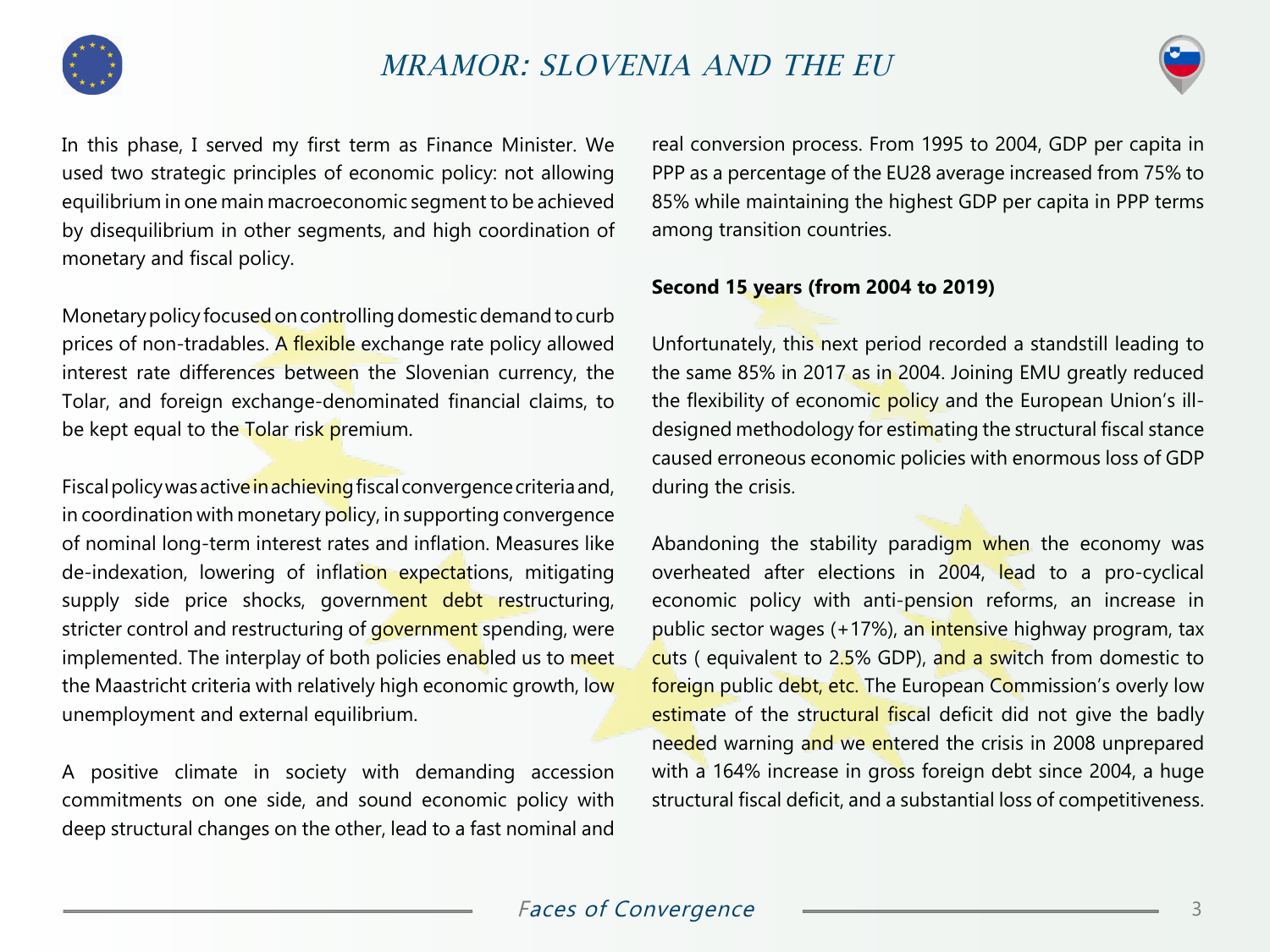

### MRAMOR: SLOVENIA AND THE EU



The new government in 2009 was unable to unblock the political standstill, which followed the shock of the economic crises raging at the time. Important measures (i.e. recapitalization of banks) were prevented due to political disagreements within the government and between key institutions (i.e. Bank of Slovenia and Ministry of Finance). Although necessary pension and labour market reforms were adopted, they were subsequently blocked by the (miss)use of referenda.

Due to an extremely tense political situation, the next two governments were short-lived. The 2012 government set a pro-cyclical economic policy of austerity with reduced public sector wages and employment and frozen pensions. Bold public announcements of austerity measures and even the need for 'Troika' assistance caused the biggest ever reduction in consumer, business and investor confidence with expected consequences. However, the pension and the labour market structural reforms were adopted, and the State Sovereign Holding (SSH) and the Bad Bank were established as recommended by the Commission.

The 2013/2014 government was heavily guided by the recommendations of the Commission within the excessive deficit and macroeconomic imbalance procedures and by poor access to financial markets. It successfully implemented structural reforms to rebuild the trust of financial markets and competitiveness, i.e.

changes in the constitution, bank recapitalisation, making SSH and Bad Bank operational, and major corporate restructurings. As austerity measures were not fully implemented and EU funds were successfully drawn, highly needed domestic demand was not repressed anymore. All this enabled the switch from negative to positive economic growth.

In the next government (2014-2018) I served again as finance minister in the first half of the term, which was an overwhelming intellectual challenge. After a thorough economic analysis we opted for counter-cyclical economic policy of reaching stability with growth. The concept was extensively debated with the European Commission and differences of opinions helped us to avoid important mistakes. The structure of the orientation was:

- 1. Fiscal stimulus:
	- Drawing all remaining EU funds (net 2.9% GDP) of the previous financial perspective
	- Positive public expenditure growth, but lower than revenue growth
	- Mid-term fiscal objective not in 2017 but in 2020
	- 2015 goal only less than 3% headline deficit, not structural effort
	- 2016, 2017 EU reduced requested fiscal effort for Slovenia due to misguiding structural estimates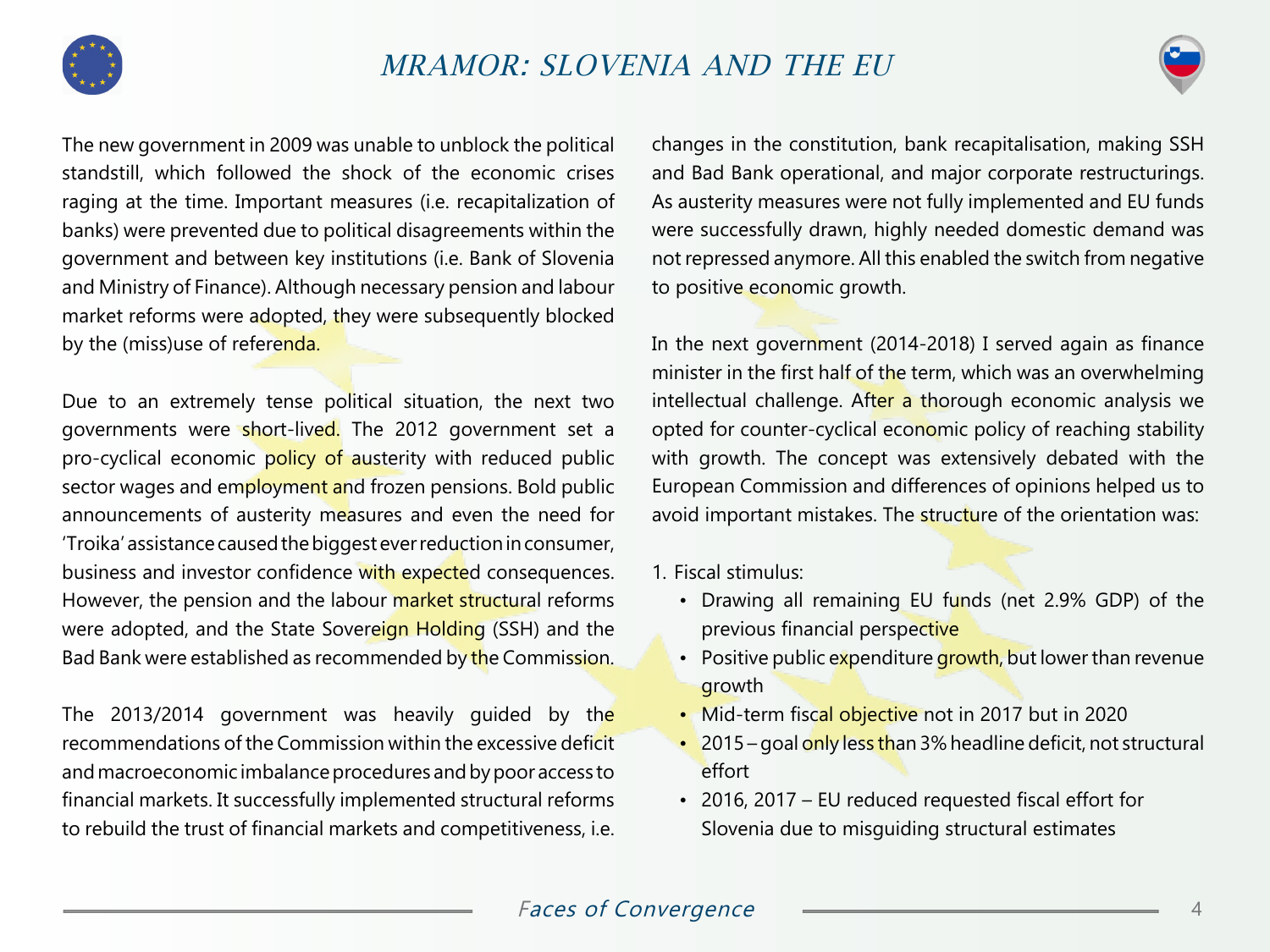



- 2. Domestic private demand: restoring business and consumer confidence with: political stability, non-aggressive decision making, social agreement, public sector wage agreements, continuous improvements of business environment, etc.
- 3. Improving public investment: projects with higher GDP multiplier, improved control
- 4. Structural changes: fiscal sustainability, restoring private sector financing, improvements in the business environment, reducing administrative burden, improving competitiveness.

The economic results were outstanding. However, due to a long period of hardship during the crisis, public attitude towards politics was very negative and reaching unpopular but necessary policy decisions was very hard work.

#### **The next 15 years**

The crisis revealed that the EMU is not well designed for downturns. For geographically peripheral euro area countries, after 2005, the costs of inappropriate signals from the key European fiscal framework indicators were enormous. Detecting the wrong estimates of potential output for Slovenia in 2016

helped to avoid new, painful consequences. Especially in small peripheral countries, national macroeconomic stability needs a new logic as well as the European stabilisation framework. Lessons learned are reflected in the controversial debate on deepening the EMU. In my opinion, irresponsible behaviour of 'the periphery', the usual starting point of these discussions, is not the main reason for the EMU's weaknesses.

The following table clearly shows that when all economic policy instruments were available, mostly before entering the EU and ERM2 in June 2004, Slovenia's economic policy was much more prudent than that of the core or the euro area as a whole.

There are two reasons. First, the ECB's monetary policy serves the needs of the Core and is ill suited for the Periphery. Second, fiscal rules immobilise fiscal policy, especially during crises, they are highly pro-cyclical and thus detrimental, especially for the Periphery, where the contagion starts. The Periphery, with its specific economic structures, is much more prone to asymmetric shocks and also serves as a shock absorber for the Core (i.e. Vienna agreement, real estate investments in Spain...). Such differences cannot be overcome by structural reforms. Slovenia will never replicate Germany's economic structure for numerous reasons e.g. size, infrastructure, geography, specialisation, labour force.